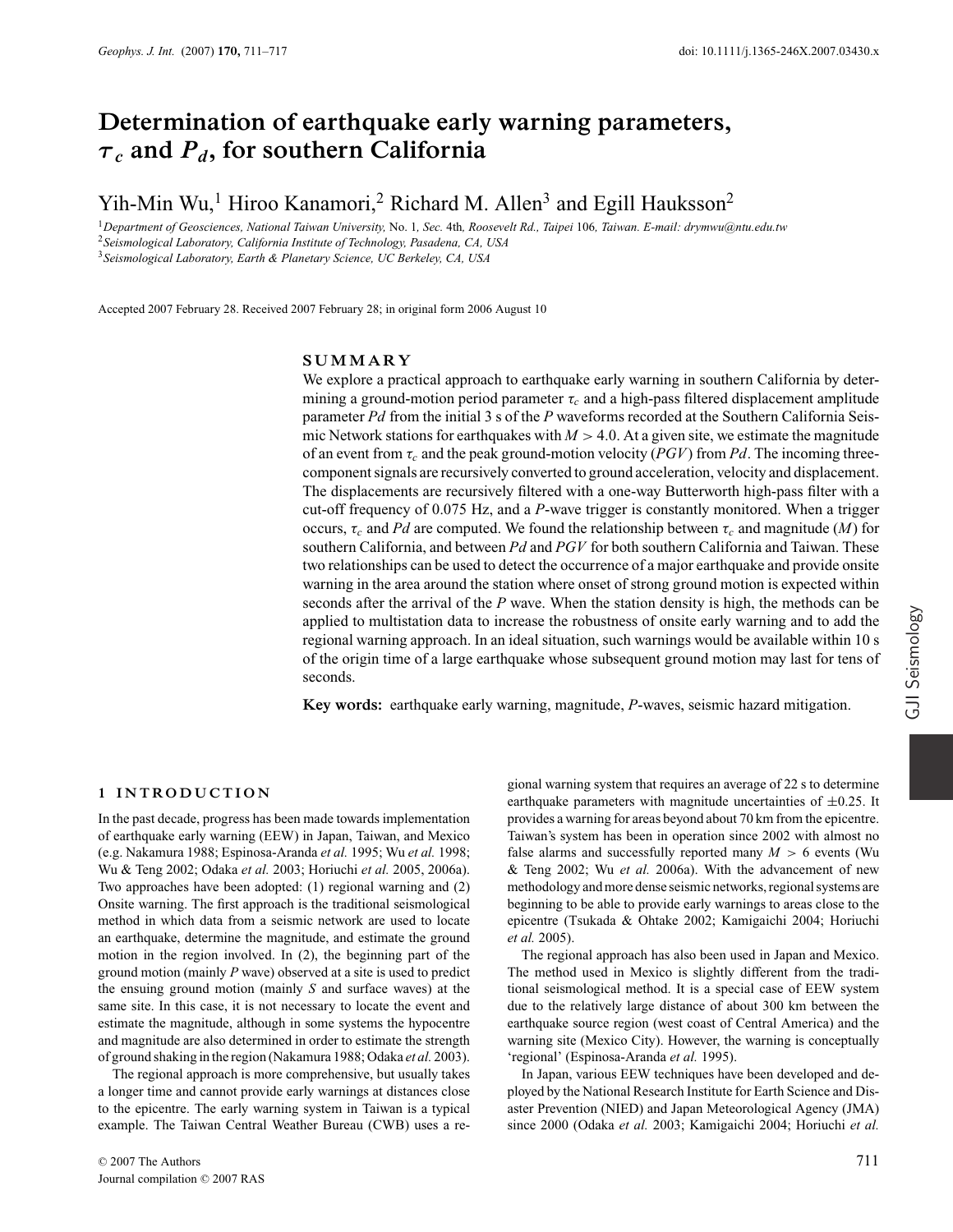2005). In particular, JMA has started sending early warning messages to potential users responsible for emergency responses. The potential users include railway systems, construction companies, and others. They are familiar with the implications of early warning messages, as well as the technical limitations of EEW. Allen & Kanamori (2003) also explored the feasibility of using data from the Southern California Seismic Network (SCSN) to issue regional early warnings.

In contrast, the onsite approach is faster, and could provide useful early warning to sites at short distances from the epicentre where an early warning is most needed. Onsite early warning can be either a single station or a dense array operation. For a single station operation, signals from *P* waves are used for magnitude and hypocentre determination to predict strong ground shaking. Nakamura (1984) first proposed this concept and also introduced a simple strongmotion index for onsite EEW (Nakamura 2004). However, the reliability of earthquake information is generally less than that obtained with the regional warning system. New techniques may be developed to improve the onsite warning accuracy. There is always a trade-off between warning time and the reliability of the earthquake information. Generally, an information updating procedure is necessary for any EEW system.

Onsite warning methods can be especially useful in regions where a dense seismic network is deployed. Kanamori (2005) extended the method of Nakamura (1988) and Allen & Kanamori (2003) to determine a period parameter,  $\tau_c$ , from the initial 3 s of *P* waves.  $\tau_c$  is defined as  $\tau_c = 2\pi/\sqrt{r}$ , where  $r = \left[\int_0^{\tau_0} \dot{u}^2(t)dt\right] / \left[\int_0^{\tau_0} u^2(t)dt\right] (u(t))$ : ground-motion displacement;  $\tau_0$  is the duration of record used, usually 3 s, and can be computed from the incoming data sequentially. τ*<sup>c</sup>* represents the size of an earthquake. Wu & Kanamori (2005a) studied the records from Taiwan systematically to explore the usefulness of the  $\tau_c$  method for early warning purposes.

Using data from Taiwan, Wu & Kanamori (2005b) showed that the peak initial displacement amplitude, *Pd*, correlates well with the peak ground-motion velocity, *PGV*, at the same site. When *Pd* > 0.5 cm, the event is most likely damaging. Wu & Kanamori (2005a,b) demonstrated that the combination of the  $\tau_c$  and Pd methods can provide reliable threshold warnings within 10 s after the occurrence of a large earthquake. Wu and Zhao (2006) investigated the attenuation of *Pd* with the hypocentral distance *R* in southern California as a function of magnitude *M*, and obtained the following relationships:

$$
M_{P_d} = 4.748 + 1.371 \times \log(P_d) + 1.883 \times \log(R) \text{ and}
$$
  

$$
\log(P_d) = -3.463 + 0.729 \times M - 1.374 \times \log(R). \tag{1}
$$

For regional warning approach, when an earthquake location is determined by the *P*-wave arrival times at stations close to the epicentre, this relationship can be used to estimate the earthquake magnitude. Their result shows that for earthquakes in southern California the *Pd* magnitudes agree with the catalogue magnitudes with a standard deviation of 0.18 for events less than magnitude 6.5. They concluded that *Pd* is a robust measurement for estimating the magnitudes of earthquakes for regional early warning purposes in southern California.

In this paper, following our study for Taiwan, we have explored the use of τ*<sup>c</sup>* and *Pd* methods for seismic early warning purposes in southern California using the data from the SCSN operated jointly by the United States Geological Survey (USGS) and the California Institute of Technology (Caltech). Fig. 1 shows the station distribution of SCSN. We will determine various regression relations between magnitude and  $\tau_c$ , and *Pd* and *PGV* from the SCSN archived dataset (i.e. offline mode). The relationships determined in this paper can be used to guide the future implementation of early warning systems in real time.



**Figure 1.** Map of broadband stations recorded by the Caltech/USGS Southern California Seismic Network (SCSN). SCSN stations are shown as circles, Anza Seismic Network stations as triangles, and Berkeley Digital Seismic Network (BDSN) as open squares. The epicentres of the earthquakes included in this study are shown as stars.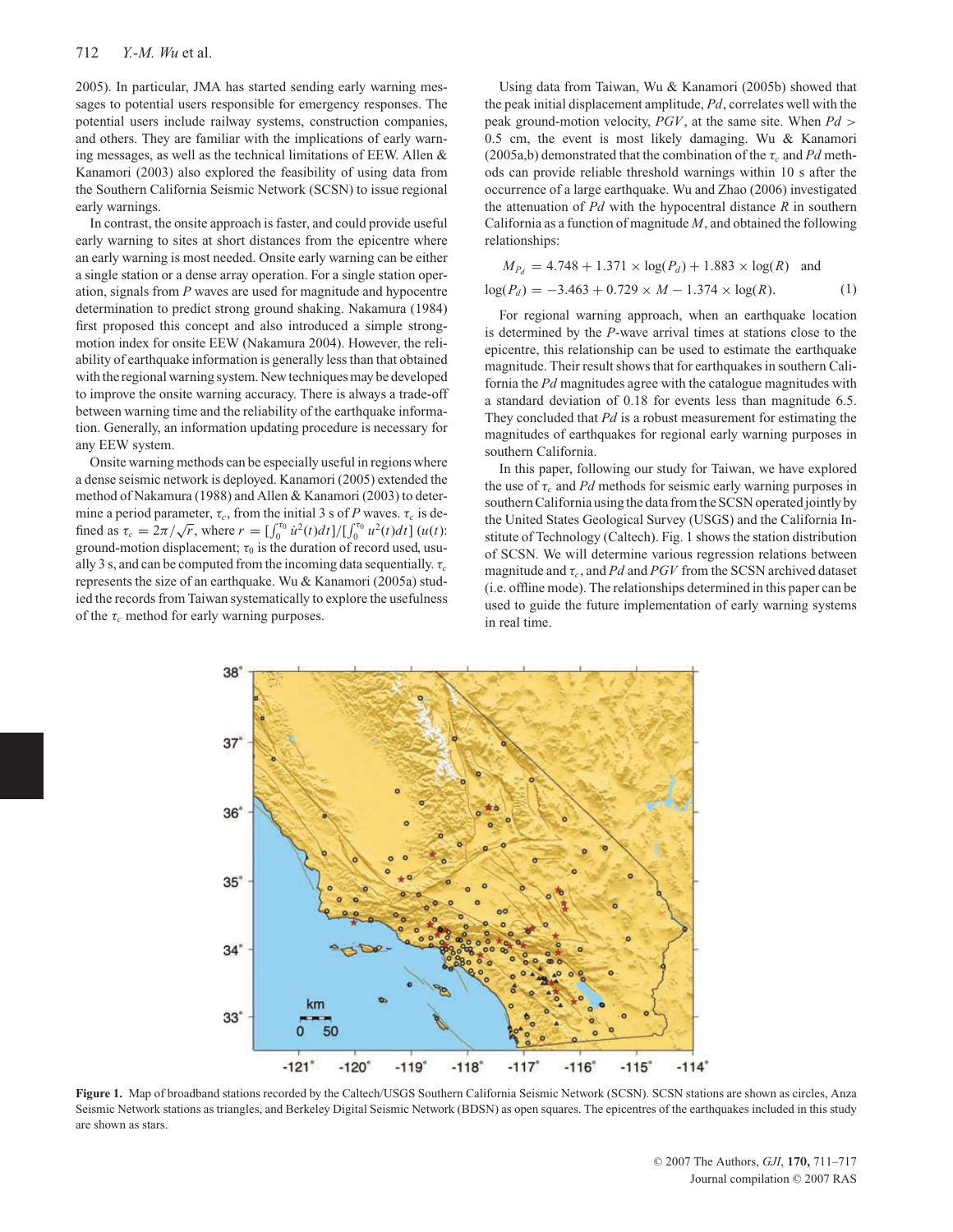#### **2 DATA AND ANALYSIS**

We selected a total of 27 events in southern California listed in the SCSN catalogue for the period from 1992 to 2005. Fifteen of them are events with  $M \geq 5-7$  for which our automatic *P*-wave detection algorithm picked the *P* arrival on at least three records within the epicentral distance of 100, 200 and 300 km, respectively. The remaining twelve events are with  $5 > M > 4$  for which the *P* arrival was picked on at least 6 records within the epicentral distance of 30 km (Table 1 and Fig. 1). In the SCSN catalogue, the magnitudes are the local magnitude  $M_L$  for  $M_L \leq 6$ , and the moment magnitude  $M_w$  for events with  $M_L \geq 6$ . Here, we denote the magnitude simply by *M*.

Most SCSN stations have both high-gain broad-band velocity and low-gain force-balance acceleration (FBA) sensors (Hauksson *et al.* 2001). Signals are digitized at 100 or 80 samples per second with 24-bit resolution. The low-gain channels record all large earthquakes without clipping. The broad-band channels provide high signal-tonoise (S/N) ratio data for the initial 3 s of the *P* waves used in this study.

We used a total of 1161 waveforms (Table 1) in this study. Among them, 431 vertical components are used to determine  $\tau_c$  and Pd. The acceleration signals are integrated to velocity and displacement. The velocity signals are differentiated to acceleration and integrated to displacement. We apply a 0.075 Hz high-pass recursive Butterworth filter to remove the low frequency drift after integration. An automatic *P* picker described by Allen (1978) is used to detect the *P* arrival from the vertical acceleration records. Since the  $\tau_c$  analysis requires records with high (S/N) ratio, we set a threshold acceleration amplitude for  $\tau_c$  determination. We require that the peak ground

**Table 1.** List of 27 earthquakes used in this study.

acceleration during the 3 s after the *P* arrival on the vertical component, *Pa*, be greater than 2.5 Gal. Generally, the events with small *Pa* are not important for EEW purposes. Following the analysis of Kanamori (2005), Wu & Kanamori (2005a,b), Wu *et al.* (2006b) and Wu and Zhao (2006), we use a duration of 3 s for estimation of  $\tau_c$  and *Pd*. The longer the duration, the more reliable the magnitude estimate is, but the warning time gets shorter. The choice of 3 s is based on the numerical experiment for moment-rate functions of Sato & Hirasawa (1973) model. As shown by Fig. 3 of Kanamori (2005), if we use a duration of 3 s,  $\tau_c$  increases with magnitude up to 7 beyond which it saturates. A shorter duration leads to  $\tau_c$  saturation at a smaller magnitude. Although the moment rate functions of real earthquakes are different from the synthetic ones, this test suggests that a duration of 3 s yields a good measure of the magnitude of the event up to  $M = 7$ . Depending on the specific application, a shorter or longer duration can be used, but the trade-off mentioned above should be kept in mind.

#### **3 RESULTS**

Fig. 2 shows  $\tau_c$  determined from the 431 records (Table 1) plotted as a function of magnitude,  $M$ . Although  $log\tau_c$  increases approximately linearly with magnitude, the scatter is large for events with  $M <$ 5.5. The large scatter is primarily due to the low S/N ratio when the amplitude during the first 3 s is very small. However, the scatter is smaller than that in the results for Taiwan (Wu & Kanamori 2005a), probably due to the higher S/N ratio achieved by the broad-band SCSN instruments. We made  $\tau_c$  determinations for the 27 events for which at least three measurements are available for each event. The three potentially damaging earthquakes with  $M > 6$  all have  $\tau_c > 1$  s.

| Event time |             | Lat.<br>(N) | Long.<br>(W) | Depth<br>(km) | $\boldsymbol{M}$ | Records        |                 |
|------------|-------------|-------------|--------------|---------------|------------------|----------------|-----------------|
|            |             |             |              |               |                  | $V^a$          | NE <sup>b</sup> |
| 1992/06/28 | 11:57:34.13 | 34.200      | 116.437      | 1.0           | 7.30             | 6              | $\overline{4}$  |
| 1994/01/17 | 12:30:55.39 | 34.213      | 118.537      | 18.4          | 6.70             | 13             | $\overline{4}$  |
| 1994/01/17 | 12:31:58.12 | 34.275      | 118.493      | 6.0           | 5.89             | 3              | $\overline{4}$  |
| 1997/04/26 | 10:37:30.67 | 34.369      | 118.670      | 16.4          | 5.07             | 15             | 30              |
| 1998/03/06 | 05:47:40.34 | 36.067      | 117.638      | 1.8           | 5.23             | 6              | 12              |
| 1998/03/07 | 00:36:46.84 | 36.076      | 117.618      | 1.7           | 5.04             | $\overline{4}$ | 8               |
| 1999/10/16 | 09:46:44.13 | 34.594      | 116.271      | 0.0           | 7.10             | 89             | 16              |
| 1999/10/16 | 09:59:35.20 | 34.678      | 116.292      | 10.8          | 5.77             | 9              | 18              |
| 1999/10/21 | 01:54:34.17 | 34.874      | 116.391      | 1.0           | 5.06             | 5              | 10              |
| 2000/02/21 | 13:49:43.13 | 34.050      | 117.252      | 15.4          | 4.37             | 12             | 24              |
| 2001/01/14 | 02:26:14.06 | 34.284      | 118.404      | 8.8           | 4.26             | 15             | 30              |
| 2001/01/14 | 02:50:53.69 | 34.289      | 118.403      | 8.4           | 4.05             | 15             | 30              |
| 2001/02/10 | 21:05:05.78 | 34.289      | 116.946      | 9.1           | 5.13             | 62             | 124             |
| 2001/09/09 | 23:59:18.04 | 34.059      | 118.388      | 7.9           | 4.24             | 33             | 60              |
| 2001/10/31 | 07:56:16.63 | 33.508      | 116.514      | 15.2          | 5.09             | 72             | 140             |
| 2002/01/02 | 12:11:28.68 | 33.379      | 116.434      | 12.6          | 4.21             | 11             | 20              |
| 2002/01/29 | 05:53:28.93 | 34.361      | 118.657      | 14.2          | 4.18             | 14             | 28              |
| 2002/02/22 | 19:32:41.75 | 32.319      | 115.322      | 7.0           | 5.70             | 12             | 22              |
| 2002/09/03 | 07:08:51.87 | 33.917      | 117.776      | 12.9          | 4.75             | 23             | 44              |
| 2002/09/21 | 21:26:16.64 | 33.225      | 116.113      | 14.6          | 4.31             | $\tau$         | 14              |
| 2003/02/22 | 12:19:10.58 | 34.310      | 116.848      | 1.2           | 5.37             | 75             | 146             |
| 2004/05/09 | 08:57:17.30 | 34.395      | 120.022      | 4.4           | 4.40             | $\tau$         | 12              |
| 2004/09/29 | 22:54:54.24 | 35.390      | 118.624      | 3.5           | 5.04             | 32             | 64              |
| 2005/01/06 | 14:35:27.67 | 34.125      | 117.439      | 4.2           | 4.42             | 17             | 32              |
| 2005/01/12 | 08:10:46.38 | 33.953      | 116.395      | 7.6           | 4.26             | 8              | 16              |
| 2005/04/16 | 19:18:13.55 | 35.027      | 119.178      | 10.3          | 5.15             | 8              | 16              |
| 2005/06/16 | 20:53:26.02 | 34.058      | 117.011      | 11.6          | 4.90             | 14             | 24              |

*a*Vertical component used for determination of  $\tau_c$  and *Pd*. *b*Both north–south and east–west components are used for determination of *PGV*.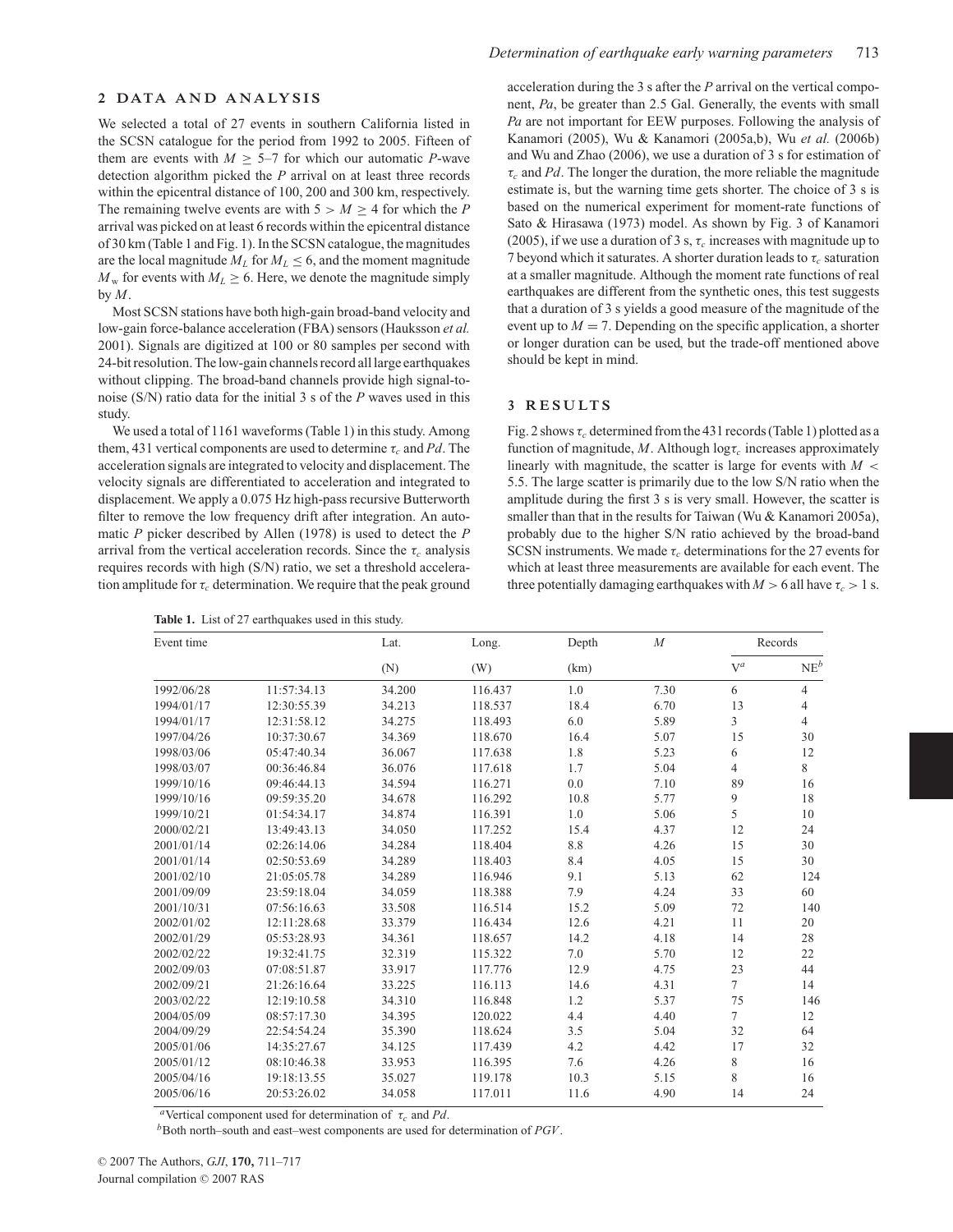

**Figure 2.** The  $\tau_c$  measurements (open circles) from 431 records with  $Pa >$ 2.5 Gal versus *M*. Solid diamonds show the average for the 27 events.

The regression with errors in both coordinates of *M* and  $\tau_c$  results in relationships

$$
\log \tau_c = 0.237M - 1.462 \pm 0.091 \text{ and}
$$
  

$$
M = 4.218 \log \tau_c + 6.166 \pm 0.385.
$$
 (2)

The standard deviation of the estimate of *M* is 0.39 for all the events. This regression is based on the average  $\tau_c$  for each event with at least three measurements.

Fig. 3 shows the relationship between *Pd* and *PGV* for the 199 records with epicentral distances less than 30 km (red solid circles). *PGV* values increase with *Pd* approximately logarithmically, as observed in our previous results from Taiwan (Wu & Kanamori 2005b) shown by blue diamonds in Fig. 3. So far, the data from southern California are for relatively small ground motions. In contrast, the results from Taiwan include the data from sites with large ground motions. However, the trend is similar for Taiwan and southern California. Combining the data from Taiwan and southern California helps to extrapolate the present southern California results toward larger ground motions. For the combined data set, we obtained a regression relation

$$
log(PGV) = 0.903 log(Pd) + 1.609 \pm 0.309
$$
  
(PGV in cm/sec and Pd in cm). (3)

The southern California instrumental intensity scale for large events is defined with respect to *PGV* (Wald *et al.* 1999a,b). From these empirical relationships we can predict *PGV* or intensity from the initial 3 s of *P* waves for early warning purposes. In southern California, instrumental intensity  $(I_{MM})$  is related to *PGV* by  $I_{MM}$  = 3.51  $\log (PGV) + 2.35$  for  $V \le I_{MM} \le IX$  (Wald *et al.* 1999a). Thus, the standard deviation of 0.309 in log(*PGV*) leads to an uncertainty of 1.1 in intensity.



**Figure 3.** Relationship between peak initial displacement amplitude (*Pd*) measurements and peak ground velocity (*PGV*) for 199 records with epicentral distances less than 30 km from the epicentre in Southern California (red solid circles) and the results from Taiwan (blue diamonds). Solid line shows the least squares fit and the two dashed lines show the range of one standard deviation.

## **4 EXTENSION OF ONSITE WARNING TO REGIONAL WARNING**

For onsite warning, only near-source signals are used and, in principle, the determinations of  $\tau_c$  and Pd from a single station are all that are needed. When we have a very dense network, however, we can combine the data from multiple stations to increase the robustness of warning and also add the regional warning approach. We explored this possibility using 13 events selected from the list given in Table 1. These events are from 1998 to 2005 for which at least four stations within 30 km of the epicentre are available. Our algorithm automatically picks the *P* arrival and determines  $\tau_c$  and *Pd* for all the records within 30 km of the epicentre. Then, we average the  $\tau_c$  and *Pd* values determined at these stations. We use the average values to predict the average *PGV* for the area using eq. (3). Fig. 4 shows the relationship between the predicted and measured average *PGV*. The average ratio of predicted to observed *PGV* is 0.940 with a small uncertainty of 0.143 on the logarithmic scale. The uncertainty is much smaller than that in Fig. 3. The uncertainty of intensity prediction is now reduced from 1.1 to 0.5 units. Thus, dense array deployment can be a practical means to reduce the uncertainty of onsite EEW.

To add the regional warning approach, we use 4–6 earliest *P* arrivals (not every event has six stations within the distance range of 30 km) to locate the event. A simple half-space velocity model is used with a *P*-wave velocity of 5.8 km  $s^{-1}$ . This velocity is empirically obtained from traveltime curves within 30 km from the epicentre. Once the hypocentre is determined, we can estimate the magnitude from *Pd* at each station using (1), and take the average over all the stations to estimate the event magnitude. Fig. 5 shows the comparison between the magnitude estimated from *Pd* (denoted by  $M_{pd}$ ) and the magnitude computed from  $\tau_c$  (denoted by  $M_{\tau_c}$ ). For some of the events shown by red solid square symbols in Fig. 5, we do not have multiple stations to locate the hypocentre. For those events, we used the catalogue locations to compute  $M_{pd}$ . The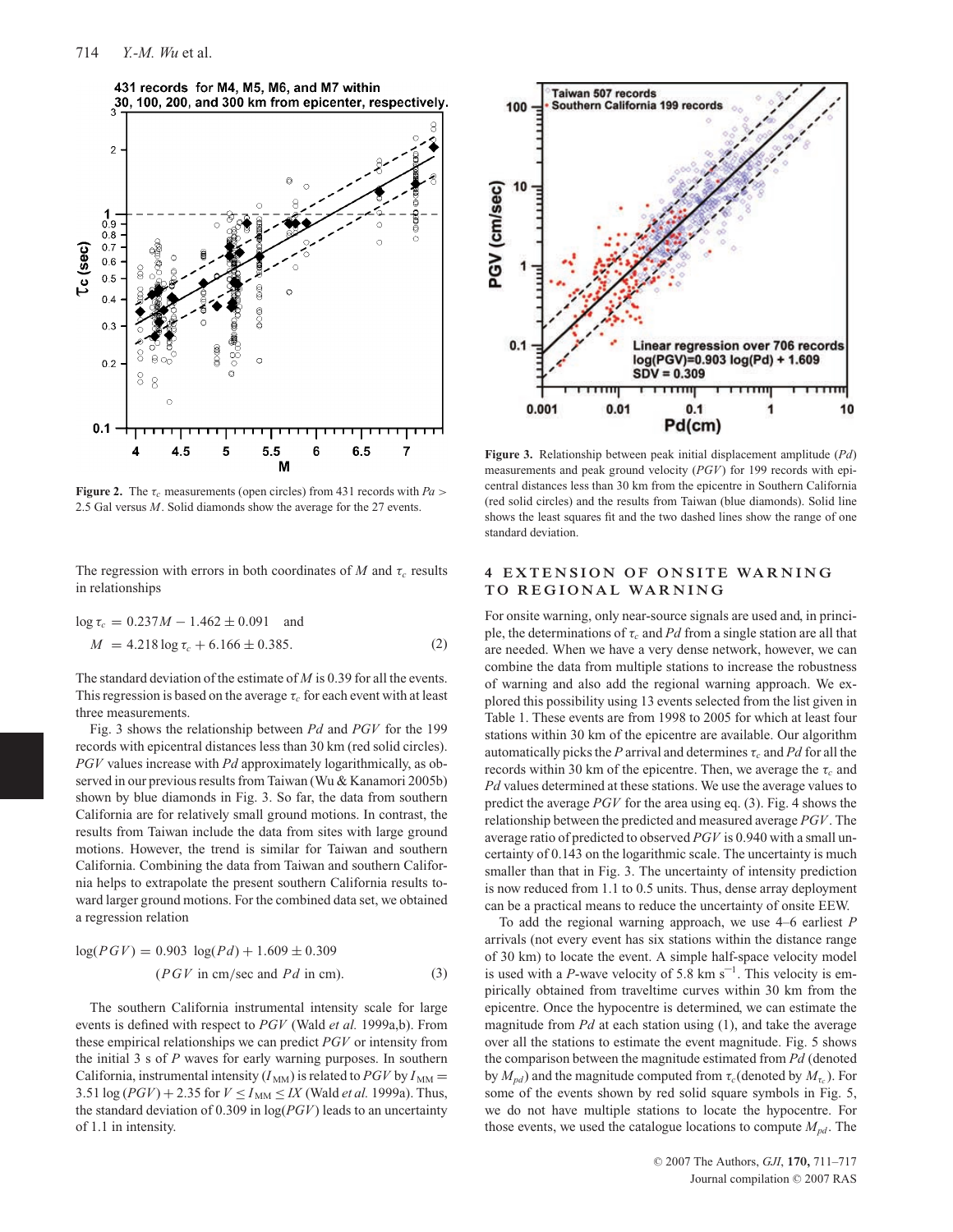

**Figure 4.** Relationship between predicted and observed *PGV* of 13 test events. Solid line shows 1:1 line and the two dashed lines show the range of one standard deviation.



**Figure 5.** Magnitudes estimated from  $\tau_c$  versus those estimated from *Pd*. Blue solid circles show the measurements for the 27 events. Red solid squares show the measurements for the 13 test events. Solid line shows 1:1 line and the two dashed lines show the range of one standard deviation 0.39.

agreement between  $M_{pd}$  and  $M_{\tau_c}$  is good, and using Pd, in addition to  $\tau_c$ , for magnitude estimation increases the robustness of early warning. With the hypocentre and the magnitude having been estimated, we can extend our method to regional warning, if desired. The hypocentre location error is about 6 km for the 13 events listed in Table 1. The location error of 6 km is acceptable within the point

source approximation, because the source dimensions of damaging earthquakes are larger than 6 km.

## **5 PRACTICAL ISSUES ASSOCIATED WITH ONLINE IMPLEMENTATION**

In the online mode, when τ *<sup>c</sup>*,*Pa* and*Pd* are measured, no information about the event magnitude and the epicentral distance is available. As we discussed earlier, when *Pd* or *Pa* is small, the measurement of τ *<sup>c</sup>* cannot be made reliably. Such an event with small *Pd* or *Pa* is not important for early warning purposes and we can ignore such events. If *Pd* or *Pa* is larger than a threshold value, the measured *Pd* and  $\tau_c$ can be used to estimate the shaking intensity and *M*, respectively, although the value of *M* is not directly used for onsite early warning purposes. In principle, a single measurement of  $\tau_c$  and Pd is enough for onsite warning, but in practice it is desirable to have more than one pair of measurements to increase the reliability and robustness of the warning. In the offline result presented above, the average of five readings provides a fairly reliable estimate. However, in the online mode, the time after the first trigger is the key parameter. If the event is located inside a dense network, then the five-station average can be obtained fairly rapidly. However, if the station distribution is sparse, it will take too long to get the five-station average to be useful for early warning. Exactly how long we should wait depends on many practical factors, and cannot be decided until actual implementation is achieved.

To establish the empirical relationships between  $M$  and  $\tau_c$ , and *Pd* and *PGV* in real-time mode, we need to test the algorithms for a sufficiently long time. Such a testing of algorithms is presently planned within California Integrated Seismic Network (CISN).

By necessity for early warning purposes, the two parameters,  $\tau_c$ and *Pd*, are determined only from the very beginning of a seismic record and considerable scatter in the  $\tau_c$  versus *M* and *Pd* versus *PGV* relationships is inevitable. The errors in estimation of *M* and *PGV* may lead to false alarms and missed alarms. How to deal with false alarms and missed alarms is an important issue in EEW, but it must be discussed in relation to the specific use of early warning information, which is beyond the scope of this paper.

#### **6 DISCUSSIONS AND CONCLUSIONS**

The period parameter  $\tau_c$  from SCSN is smaller than that for a similar magnitude earthquake in Taiwan. For most events with *M* > 5 in Taiwan,  $\tau_c > 1$  s while for the events with  $M > 6$  in southern California, $\tau_c > 1$  s. This may be due to the difference in S/N ratio, especially for smaller earthquakes. Records from Taiwan are 16-bit strong-motion data, and those from SCSN are mainly from 24-bit broad-band data, especially for small earthquakes. The use of strong-motion data involves double integration which occasionally results in long-period drift and larger  $\tau_c$ . However, the difference in  $\tau_c$  is expected to decrease as the event size increases. For practical early warning purposes, we are concerned with the events with  $M > 6$ .

Considerable uncertainties in magnitude determination or intensity prediction using the initial *P* waves are inevitable. If the seismic network is dense we can significantly reduce the uncertainties by taking the average of the measurements from several stations. In our test, the uncertainties of magnitude determination and intensity can be reduced to 0.3 and 0.5, respectively, if more than four stations are available within 30 km of the epicentre.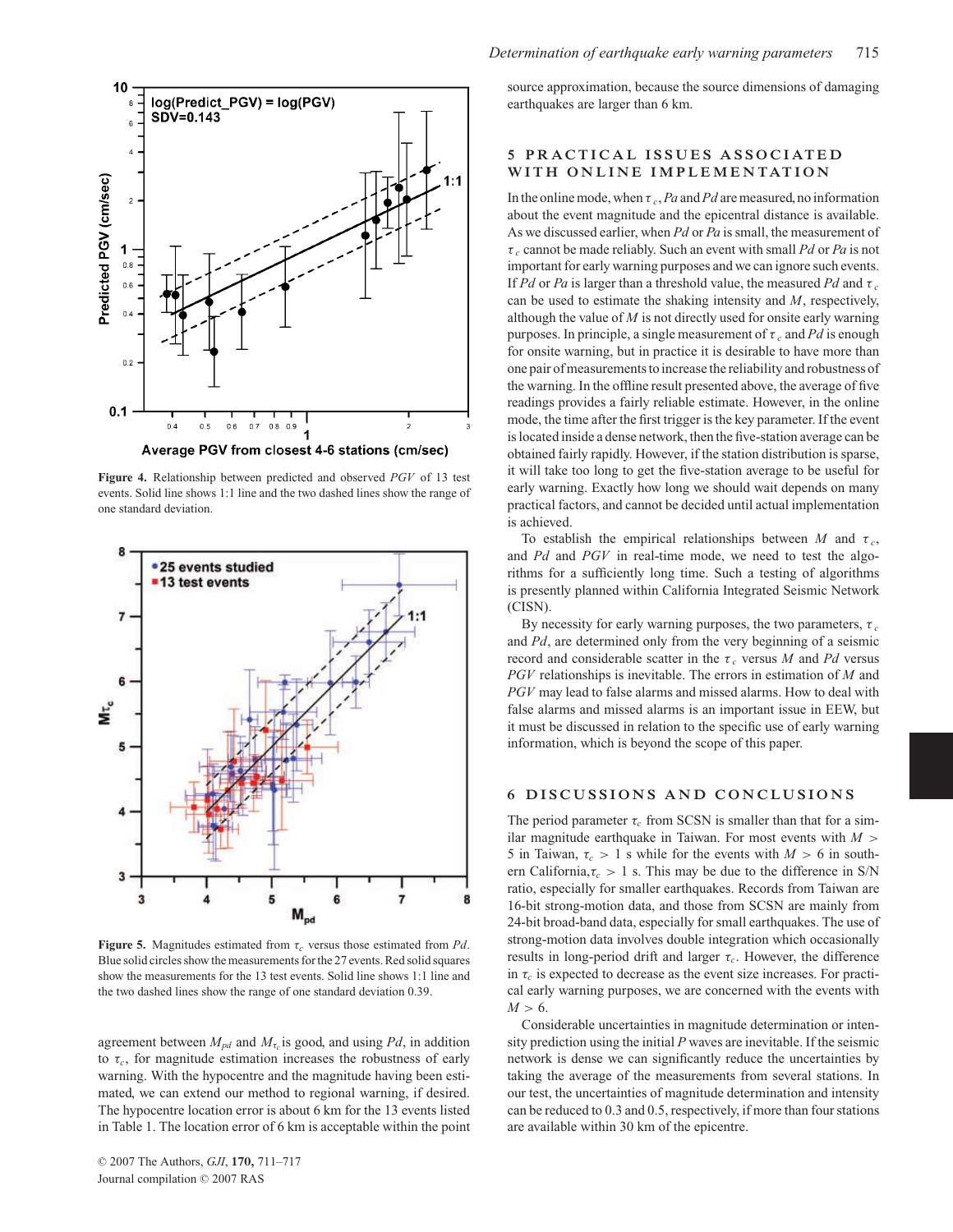

**Figure 6.**  $\tau_c$  residuals (deviation of  $\tau_c$  from the average of each event) versus hypocentral distance for the 431 records with *P*a > 2.5 Gal.

In our model,  $\tau_c$  is a source parameter and should not depend on the distance. To test this, we plot in Fig. 6 the deviation of  $\tau_c$  from the average  $\tau_c$  for each event as a function of the hypocentral distance. In total, 431 records with *Pa* > 2.5 gal from the nine events in Table 1 are used. At the distance less than 150 km,  $\tau_c$  does not depend on distance, but  $\tau_c$  tends to be positive at distances larger than 150 km. It is possible that  $\tau_c$  increases with distance as the waves are more attenuated. In practical applications, we measure  $\tau_c$  at short distances, mostly less than 100 km, and the distance dependence can be ignored.

From the results of our off-line experiment, we estimate that the earthquake parameters can be typically determined at about 10 s after the origin time. The 10 s is the sum of the *P*-wave traveltime to the last reporting station, the 3 s over which we measure  $\tau_c$  and Pd, and the potential delay time, about 3 s, during signal transmission of the current SCSN. Fig. 7 shows the *P*- and *S*-wave traveltimes for an event at a reference focal depth of 5 km. Since *S* waves propagate to sites about 30 km from the epicentre in 10 s, if the method is implemented online, we can provide early warnings to the sites farther than



**Figure 7.** Reporting time and regional warning distance achievable by the combined τ*<sup>c</sup>* and *Pd* methods.

30 km from the epicentre. The warning information could include earthquake location, magnitude and estimated intensity. Because the SCSN system was not specifically designed for early warning purposes, considerable delays occur during data processing. If the delays in the system including those during signal transmission are shortened in the future, early warning information may be available at sites with a distance shorter than 30 km. For deeper events such as the 1994 Northridge earthquake that had a hypocentral depth of 16 km, the minimum distance where early warning is available can be even shorter.

### **ACKNOWLEDGMENTS**

The first author wishes to thank Dr. Li Zhao and David M. Tratt for providing many thought-provoking comments. We thank the SCSN and the Southern California Earthquake Data Center for providing public access to the seismological data, and the staff at the Seismological Laboratory at Caltech and U. S. Geological Survey at Pasadena. This research was supported by the National Science Council of the Republic of China (NSC95-2119-M-002-043-MY3 & NSC94-2116-M-002-021), and Caltech's Tectonics Observatory. Contribution number 9119, Division of Geological and Planetary Sciences, California Institute of Technology (Caltech), Pasadena.

#### **REFERENCES**

- Allen, R.V., 1978. Automatic earthquake recognition and timing from single traces, *Bull. Seism. Soc. Am.,* **68,** 1521–1532.
- Allen, R.M. & Kanamori, H., 2003. The potential for earthquake early warning in Southern California, *Science,* **300,** 786–789.
- Espinosa-Aranda, J., Jiménez, A., Ibarrola, G., Alcantar, F., Aguilar, A., Inostroza, M. & Maldonado, S., 1995. Mexico City seismic alert system, *Seism. Res. Lett.,* **66,** 42–53.
- Hauksson, E. *et al.*, 2001. Southern California Seismic Network: Caltech/USGS element of TriNet 1997–2001, *Seism. Res. Lett.,* **72,** 690– 704.
- Horiuchi, S., Negishi, H., Abe, K., Kamimura, A. & Fujinawa, Y., 2005. An automatic processing system for broadcasting earthquake alarms, *Bull. Seism. Soc. Am.,* **95,** 708–718.
- Kanamori, H., 2005. Real-time seismology and earthquake damage mitigation, *Ann. Rev. Earth Planet. Sci.,* **33,** 195–214, doi:10.1146/annurev. earth.33.092203.122626.
- Kamigaichi, O., 2004. JMA Earthquake Early Warning, *J. Japan Assoc. Earthquake Eng.,* **4,** 134–137.
- Nakamura, Y., 1984. Development of the earthquake early-warning system for the Shinkansen, some recent earthquake engineering research and practical in Japan. The Japanese National Committee of the International Association for Earthquake Engineering, 224–238.
- Nakamura, Y., 1988. On the urgent earthquake detection and alarm system (UrEDAS), *Proceeding of 9th World Conference on Earthquake Engineering*, Tokyo-Kyoto, Japan.
- Nakamura, Y., 2004. On a rational strong motion index compared with other various indices, *13th World Conference on Earthquake Engineering*, Vancouver, B.C., Canada, August 1–6, 2004, Paper No. 910.
- Odaka, T., Ashiya, K., Tsukada, S., Sato, S., Ohtake, K. & Nozaka, D., 2003. A new method of quickly estimating epicentral distance and magnitude from a single seismic record, *Bull. Seism. Soc. Am.,* **93,** 526– 532.
- Sato, T. & Hirasawa, T., 1973. Body wave spectra from propagating shear cracks, *J. Phys. Earth,* **21,** 415–31.
- Tsukada, S & Ohtake, K., 2002, Application of pattern recognition to seismic event discrimination, methods and applications of signal processing in